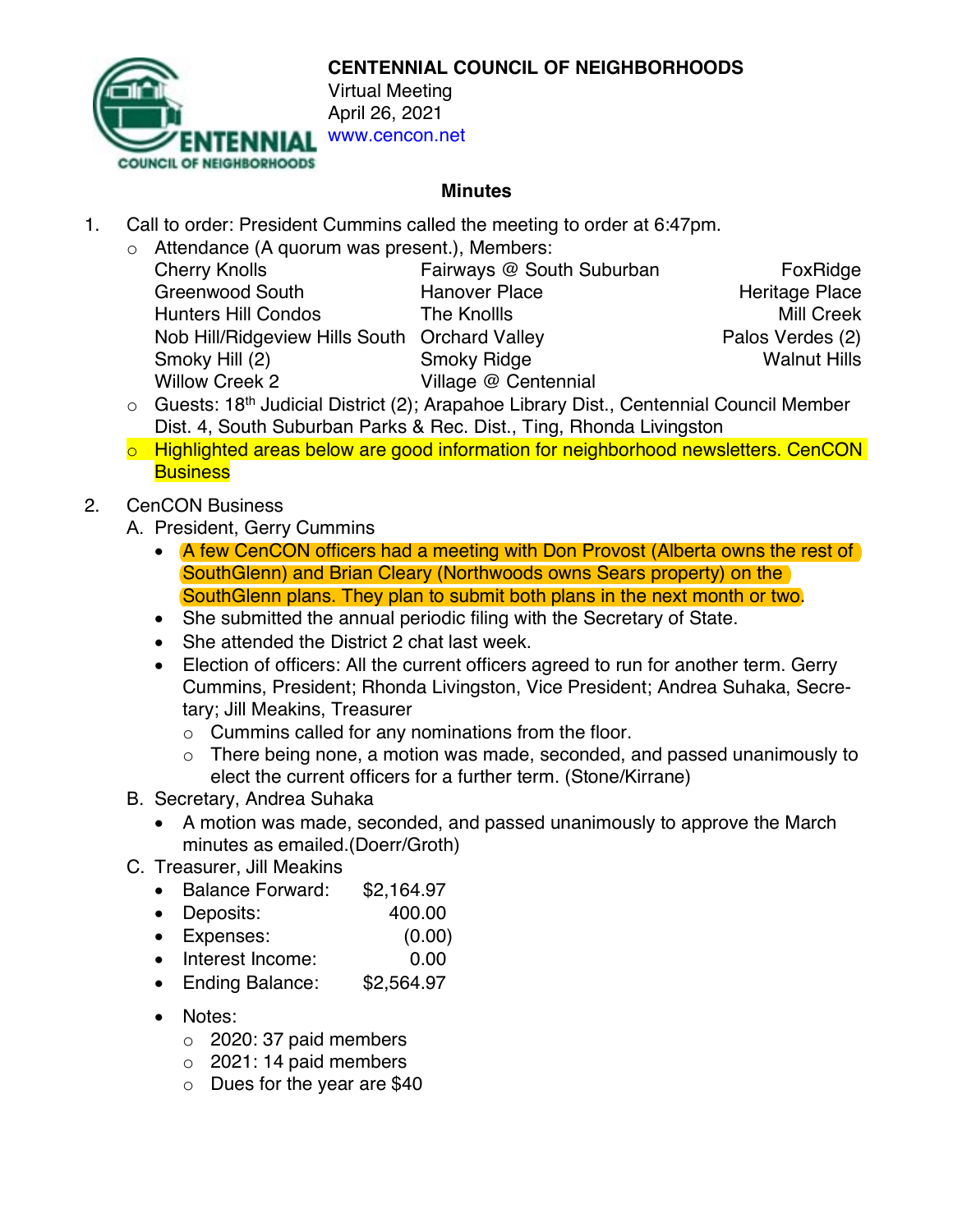- D. Guest: DA John Kellner, 18<sup>th</sup> [Judicial District](https://www.courts.state.co.us/Courts/District/Index.cfm?District_ID=18) Update
	- The courts are not yet at max capacity; limitations will supposedly be lifted mid-May. We've already tried 2 murder cases. We'll be open to the full extent by July at latest. Auto theft is still very high; one reason could be that bonds for auto theft are catch & release but, repeat offenders can be arrested and held.
	- Though the DA's [Citizens Academy](https://www.da18.org/community-outreach/citizens-academy/) has already begun, you can still.
	- The final [Sexual Assault](https://docs.google.com/forms/d/e/1FAIpQLSd6_2G3c_BYaktw7ZyxKA7dGUuTJQMsVflpk5aVitB5DwxNlA/viewform) conversation will be held 4/29.
	- Cummins: Are you having problem getting jurors? Kellner: No, not really, especially in Arapahoe County, people take their community service seriously.
	- Hamilton: How do you feel about SB-62 now in the State Legislature? Kellner: I don't support it. One reason I'm against it is that if a felon doesn't show up for his court hearing, s/he suffers no consequences. There is no warrant for their arrest issued. They need to keep working on it.

## 2. **Regular Guest Presentations**

- A. [South Metro Fire Rescue](http://www.southmetro.org/), Kerri Erickson (not present)
- B. [South Suburban Parks & Rec. District,](https://www.ssprd.org/) Lindsay Robinson
	- The 2021 Summer Catalog is out. It can also be found online st register ssprd.org
	- Registration is also open for all of our summer camps.
	- All of our pools will open on 5/29, registration is open for swim teams. Practice starts on 5/17.
	- We're hiring for seasonal & part-time positions. [careers.ssprd.org](https://www.careers.ssprd.org/)
	- There are two park closures for improvements for May & June, Fox Hill Park is being updated now, to be done by late summer. Also the ball field at WHS will be replaced and relocated in June & July.
	- Goodhard: Will there be swimming restrictions? Robinson: Right now, yes, depending on Tri County Guidelines.
	- Doerr: Will Active Adult tours start soon. Robinson: Yes, registration opens on Wed.. See the blog post on our home page.
	- Hamilton: Are there restrictions on team sports? Robinson: Again, that depends on county restrictions.
	- Cummins: What's going on on the edge of Cherry Knolls Park, is that by SSPRD or someone else? Robinson: I don't know. Groth: I asked one of the workers, it's SEMSWA.
- C. [Arapahoe Library District,](https://arapahoelibraries.org/) Holly Whelan
	- **Expanded Hours:** 
		- o We are working toward expanding hours at all locations. By mid-May they should be open 10-7, M-Th; and 10-5, F/S/S.
	- *A Conversation with the Authors: Chris Bohjalian and Alice Hoffman*  $\circ$  Join two award-winning authors in conversation with one another on Thurs., May 6, 6 pm via Zoom.
		- o Authors Chris Bohjalian & Alice Hoffman will focus on their historical fiction novels that feature women and witchcraft.
		- o Hoffman will talk about her book *Magic Lessons: The Prequel to Practical Magic*, regarding a woman accused of witchcraft in 1600s Salem.
		- o Bohjalian will discuss *Hour of the Witch*, a novel of historical suspense concerning a Puritan woman trying to escape her violent marriage.
		- o The hour will conclude with a Q&A session.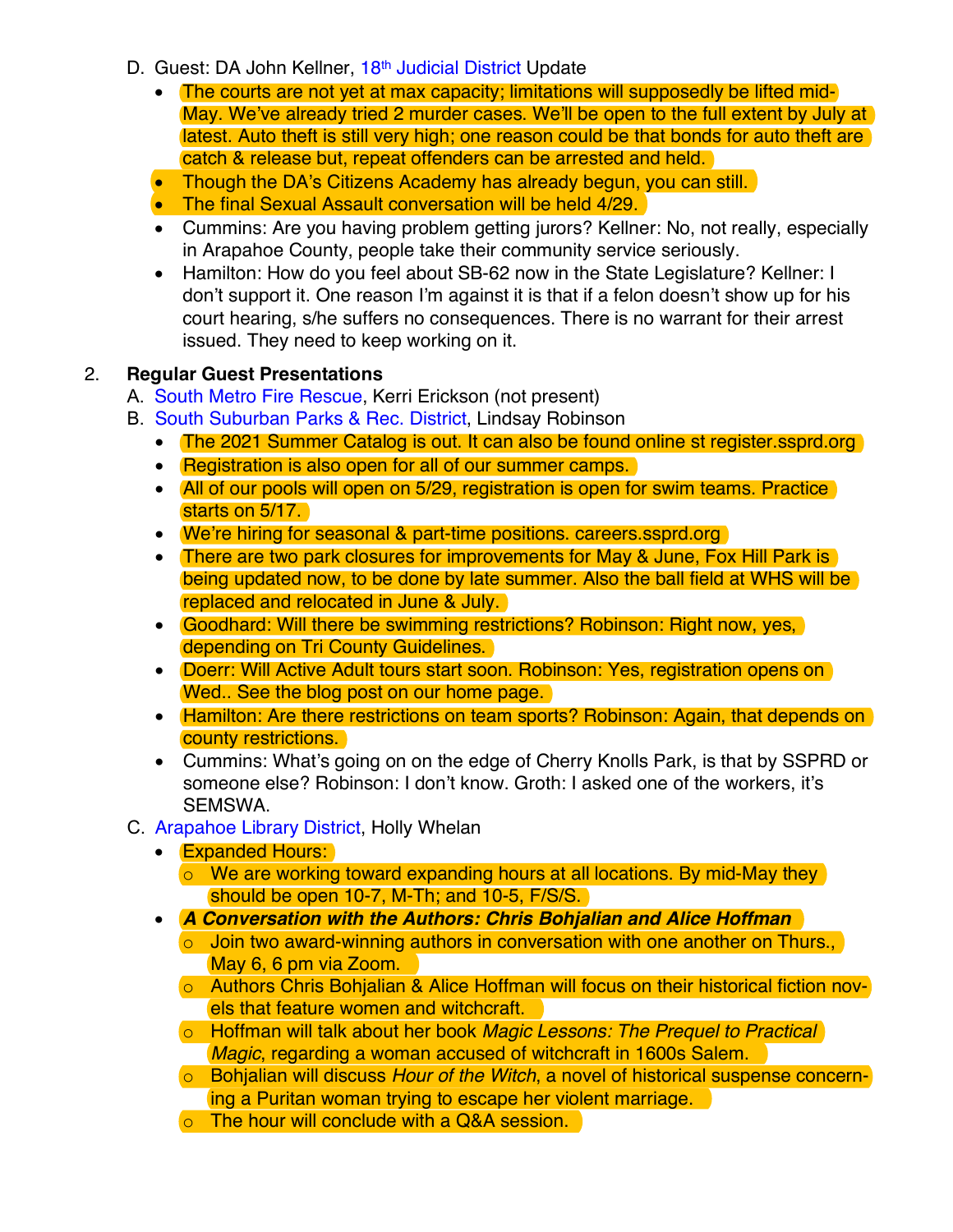- o Both featured titles can be purchased from BookBar and will include a signed bookplate. This program is for adults. Register [here.](https://arapahoelibraries.bibliocommons.com/events/search/local_start=2021-05-06_TO/event/6067a6446fb99b2e009768c0)
- *Living Room Conversations: American Culture*
	- o We invite you to virtually gather with us to discuss American culture and what it means to you on Wed., May 12, 6 pm via Zoom.
	- $\circ$  This quided conversation is a great way to make meaningful connections with others in a safe space.
	- o Come prepared to share your thoughts on questions like: What is your cultural heritage? What experiences have you had with cultures other than your own? What did you appreciate? What made you uncomfortable? What value do you see in having a single, shared American culture? What would that look like?
	- o Living Room Conversations are designed to help us be curious, listen to others and share differing perspectives, but are not debates.
	- o All voices are welcome. This program is for adults. Register [here.](https://arapahoelibraries.bibliocommons.com/events/search/local_start=2021-05-12_TO/event/6065f8888bba992f00c28ae7)
- *Meet a Broadway Star*
	- o Meet actor & singer Ben Fankhauser, best known for his role as Davey in *Disney's Newsies: The Broadway Musical* on Fri., May 14, 4:30 pm, and again on Thurs., May 20, 4:30 pm, via Zoom.
	- o His credits also include roles in *Beautiful: The Carole King Musical*, *The Flamingo Kid* and many other productions.
	- o Fankhauser will perform a few of his favorite Broadway hit songs followed by a Q&A session about his acting career and insights on the industry. This program is for teens and adults. Register [here](https://arapahoelibraries.bibliocommons.com/events/6065f88b8bba992f00c28ae9) for May 14 and [here](https://arapahoelibraries.bibliocommons.com/events/search/local_start=2021-05-20_TO/event/6065f897d2cb5a4500d3033f) for May 20.
- Cummins: Will the meeting rooms be opening up to groups? Whelan: In Phase 5. our meeting and study rooms will be opened. We're not there, yet.
- D. [Ting,](https://ting.com/) Gretchen Geary, Ting, Business hookups
	- In Ting Around Town not much has changed. She gave the list of upcoming neighborhoods that will be going live.
- E. [City of Centennial,](https://www.centennialco.gov/Home) District 4 Council member Don Sheehan (Smoky Ridge)
	- Upcoming meetings:
		- o 5/3, City Council @ 6pm and 5/4, Meet the Mayor @ 10am
		- o 5/10, Study Session on housing @ 6pm and 5/11, Meet the Mayor @ 10am
	- American Rescue Plan Act (ARPA)
		- o The Dept. of the Treasury is still in the process of finalizing allocation amounts and will provide further guidance for the use of funds. Funding will be released to local governments by the Treasury in 2 buckets: half the funding each city is entitled to will be released by May 10, and the second half will be released one year the first bucket. The act states that funds for local governments will "remain available through Dec. 31, 2024."
	- Xcel Energy is in the process of renegotiating their franchise agreement with the City. 3% of all revenues collected in the City goes to the general fund. The existing agreement expires in 2022.
		- o Q: Is some money Xcel pays the City used to underground electrical wires? Sheehan: The money doesn't come from the franchise fees but from all money collected in Centennial. 1% of money collected (from bills) can be used for undergrounding projects. It's in a fund Xcel holds for the City. It can't be used for the large transmission lines (carrying higher voltage) but only for the smaller distribution lines and the City must pay half of the cost of the project.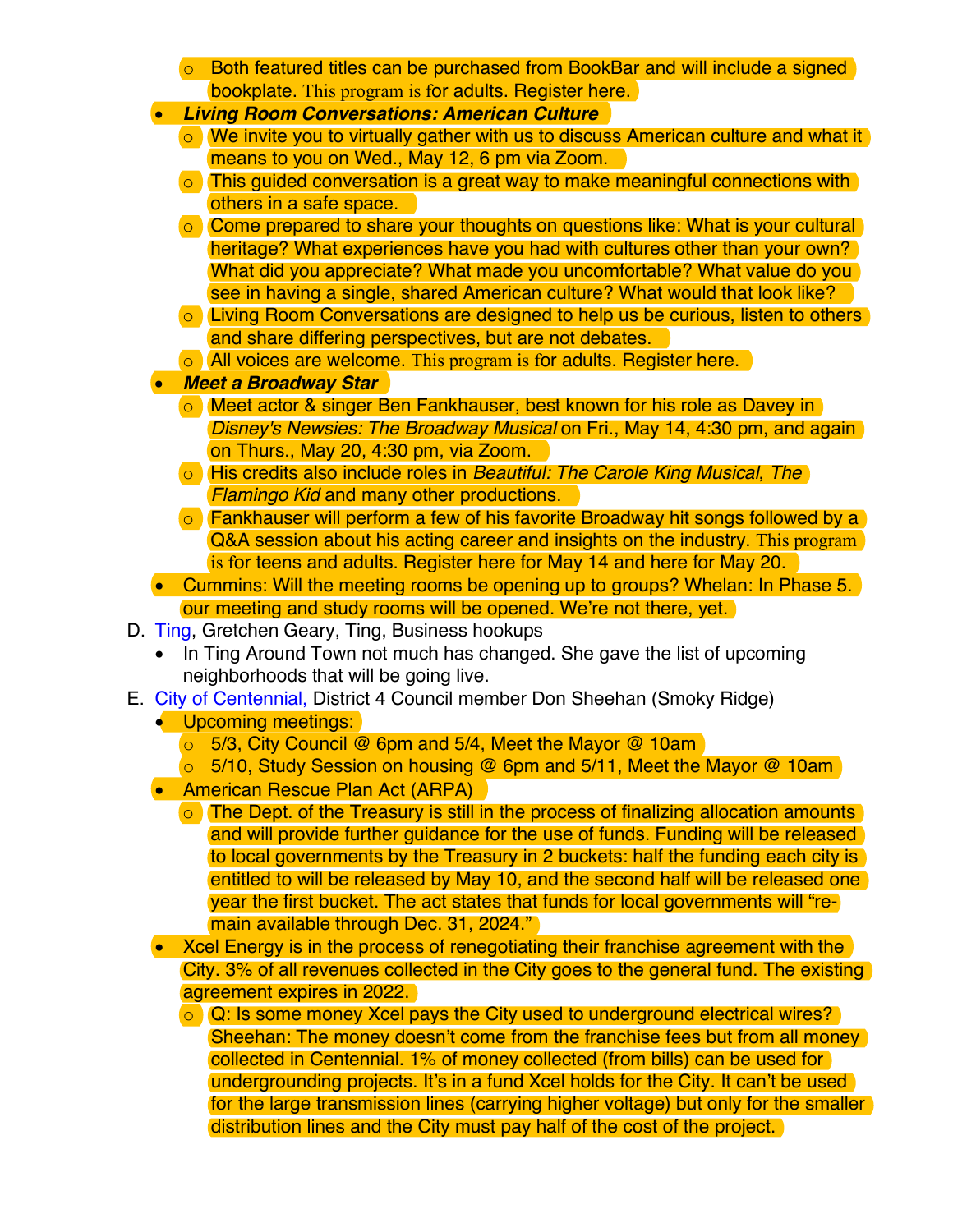- For Earth Day, the City has had a Tree Program for a few years. This year 9 different types of trees were offered, for \$70 each, and a total of 86 trees were sold. Due to COVID, the City will again be delivering the trees to individual households as opposed to having participants pick them up.
- RTD has a FlexRide/Metro Taxi pilot program in our area, Mon. Fri., 10am-2pm, riders who book a FlexRide may be served by Metro Taxi, if that bus isn't available. The largest benefit of this pilot is the ability to book a ride between 2 FlexRide zones on the \$3 standard fare. Riders can book online [\(www.rtd](https://www.rtd-denver.com/services/flexride)[denver.com/services/flexride\)](https://www.rtd-denver.com/services/flexride), by phone (303.299.6000), or with the FlexRide mobile app.
- For the 5th consecutive year, the City was recognized by the Gallup organization with the Gallup Exceptional Workplace Award. Centennial is one of 39 winners worldwide called out for our high employee engagement and resulting strategy, leadership, performance, accountability, communication, knowledge management, development, and ongoing learning. The City remains the sole local government globally to receive this award.
- For the 11<sup>th</sup> year in a row, the Government Finance Officers Assoc, of the US  $\&$ Canada (GFOA) has awarded the Certificate of Achievement for Excellence in Financial Reporting to City of Centennial for its 2019 comprehensive annual financial report.
- 4 Neighborhood Traffic Management Program projects are in process for 2021.
	- o E. Easter Pl. in District 3
	- o E. Orchard Rd. in District 1
	- o E. Geddes Dr. in District 2
	- o S. Flanders St. in District 4
	- o NTMP managers are Rolando Melgoza at [RMelgoza@CentennialCO.gov](mailto:RMelgoza@CentennialCO.gov) & Lindy Howard at [LHoward@CentennialCO.gov](mailto:LHoward@CentennialCO.gov)
- Street & Concrete rehab started in Feb. in Districts 1 & 2. That will be done by Nov, followed in 2022 by asphalt paving.
- The City has kicked off the Smoky Hill Transportation Corridor Study, similar to the University Blvd. Corridor Study, to be completed this fall.
- 2 new traffic signals should be operational by the end of April: Gibraltar & Himalaya and CO & Nobles; they're currently flashing.
- The Orchard Rd widening project (south side of Orchard from Ogden Ct. to the Highline Canal) has pushed back, to begin early fall. It will include adding curb & gutter, sidewalk, and an underground storm sewer. Xcel Energy will be taking down poles & undergrounding their power lines, while Comcast & CenturyLink are currently designing their undergrounding, as well.
- Arapahoe Bridge project over Big Dry Creek is underway. It's in final design, coordination with utilities & local businesses/organizations, and easements are being finalized. The City's [website](https://www.centennialco.gov/Government/Departments/Public-Works/Roadway-Projects/City-Led-Roadway-Projects#section-1) will be updated regularly to reflect progress.
- The City will have elections this year: one Council member in each District and the Mayor.
- The Census will give Colorado an 8<sup>th</sup> Congressional Dist.
- Cummins: What does a traffic signal cost? Sheehan: From the City's Public Works Director Jeff Dankenbring, a signal with mast arms costs \$450K.